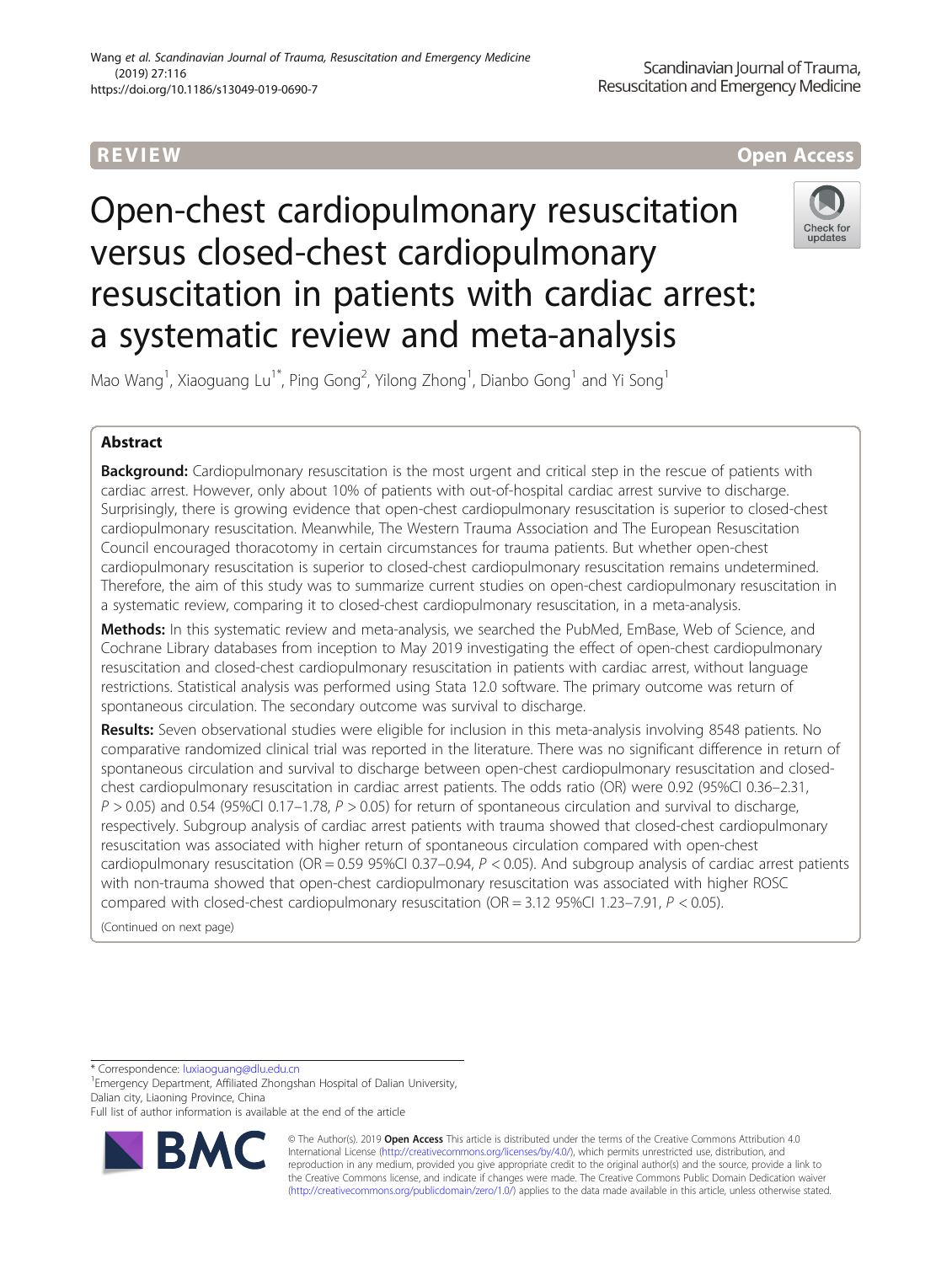#### (Continued from previous page)

**Conclusions:** In conclusion, for patients with cardiac arrest, we should implement closed-chest cardiopulmonary resuscitation as soon as possible. However, for cardiac arrest patients with chest trauma who cannot perform closed-chest cardiopulmonary resuscitation, open-chest cardiopulmonary resuscitation should be implemented as soon as possible.

Keywords: Closed-chest cardiopulmonary resuscitation, Open-chest cardiopulmonary resuscitation, Blunt trauma, Systematic review, Meta-analysis

#### Introduction

Cardiopulmonary resuscitation (CPR) is the most urgent and critical step in the rescue of patients with cardiac arrest [[1\]](#page-6-0). It provides a second chance to many patients with cardiac arrest. When Kouwenhoven described closed-chest cardiopulmonary resuscitation (CCCPR) in detail in 1960 with a related 70% long-term survival rate, open-chest cardiopulmonary resuscitation (OCCPR) was marginalized from the mainstream practice, and CCCPR became the preferred method of resuscitation [\[2](#page-6-0)–[4](#page-6-0)]. Today, however, the success rate of CCCPR remains far below expectations. The rate of survival to discharge in patients with out-of-hospital cardiac arrest is only 10% worldwide [\[5](#page-6-0)]. And the survival rates of out-of-hospital cardiac arrest in Asia, North America, Europe, and Australia are 2, 6, 9, and 11%, respectively [\[6](#page-6-0)].

The low survival rate of patients with cardiac arrest can be attributed to many factors. An important variable determining survival in cardiac arrest is whether adequate circulation can be restored within a limited time [[7,](#page-6-0) [8\]](#page-7-0). Although chest compression increases coronary perfusion pressure and also delivers blood to the vital organs such as brain, studies showed that myocardial perfusion and cardiac output produced by chest compression only constitute a small fraction of normal blood flow  $[9-12]$  $[9-12]$  $[9-12]$ .

Meanwhile, multiple studies have consistently demonstrated that open chest cardiac massage produces higher coronary perfusion pressure and elevated systemic flow compared with closed chest cardiac massage [[13\]](#page-7-0). It may also facilitate return of spontaneous circulation (ROSC) and survival [[14](#page-7-0)–[16](#page-7-0)]. The Western Trauma Association and The European Resuscitation Council encouraged thoracotomy in certain circumstances for trauma cardiac arrest patients [[17,](#page-7-0) [18\]](#page-7-0).

But whether OCCPR is superior to CCCPR remains undetermined. Therefore, the aim of this study was to summarize current studies assessing OCCPR in a systematic review, comparing it to CCCPR in a meta-analysis.

#### Methods

#### Data sources and search strategy

The MOOSE (Meta-analysis Of Observational Studies in Epidemiology) [\[19](#page-7-0)] guidelines were followed in this

systematic review and meta-analysis. And the selection of studies was done by the PRISMA (Preferred Reporting Items for Systematic Reviews and Meta-Analysis) 2009 Statement. The PubMed, EMBASE, Web of Science, and Cochrane Library databases were searched from inception to May 2019 for all relevant studies. The following search terms were used: "cardiac arrest", "open-chest cardiopulmonary resuscitation", "open chest cardiac massage", "internal cardiac massage", "open direct cardiac massage", "closed-chest cardiopulmonary resuscitation", "closed chest cardiac massage", "standard cardiopulmonary resuscitation", "cardiopulmonary resuscitation". No language restrictions were imposed.

#### Selection criteria

Studies included in this meta-analysis fulfilled the following criteria (PICOS): (1) participants, patients with cardiac arrest due to any causes; (2) intervention, OCCPR; (3) comparisons, CCCPR; (4) outcomes, detailed information for ROSC or survival to discharge available; (5) study design, observational studies comparing OCCPR and CCCPR for their effects in patients with cardiac arrest, no comparative randomized clinical trial was reported in the literature.

Studies were excluded if they were case reports, conference or poster abstracts, reviews, letters, or articles not containing original data.

#### **Outcomes**

The primary outcome of the current meta-analysis was ROSC, defined as spontaneous palpable pulse. The Secondary outcome was survival to discharge.

#### Data extraction and quality assessment

Data were extracted from each eligible study by 3 reviewers independently, using data extraction table designed by the authors, including year of publication, first author's name, study design, study period, patient characteristics, sample size, type of intervention and outcomes. Any disagreements were resolved by consensus. The risk of bias was assessed by The Newcastle-Ottawa Scale (NOS) for observational studies, which included three determinants of quality: selection, comparability, and exposure or outcome assessment. The maximum scores were 4 points for selection, 2 for comparability and 3 for outcome. A total of 6–9 points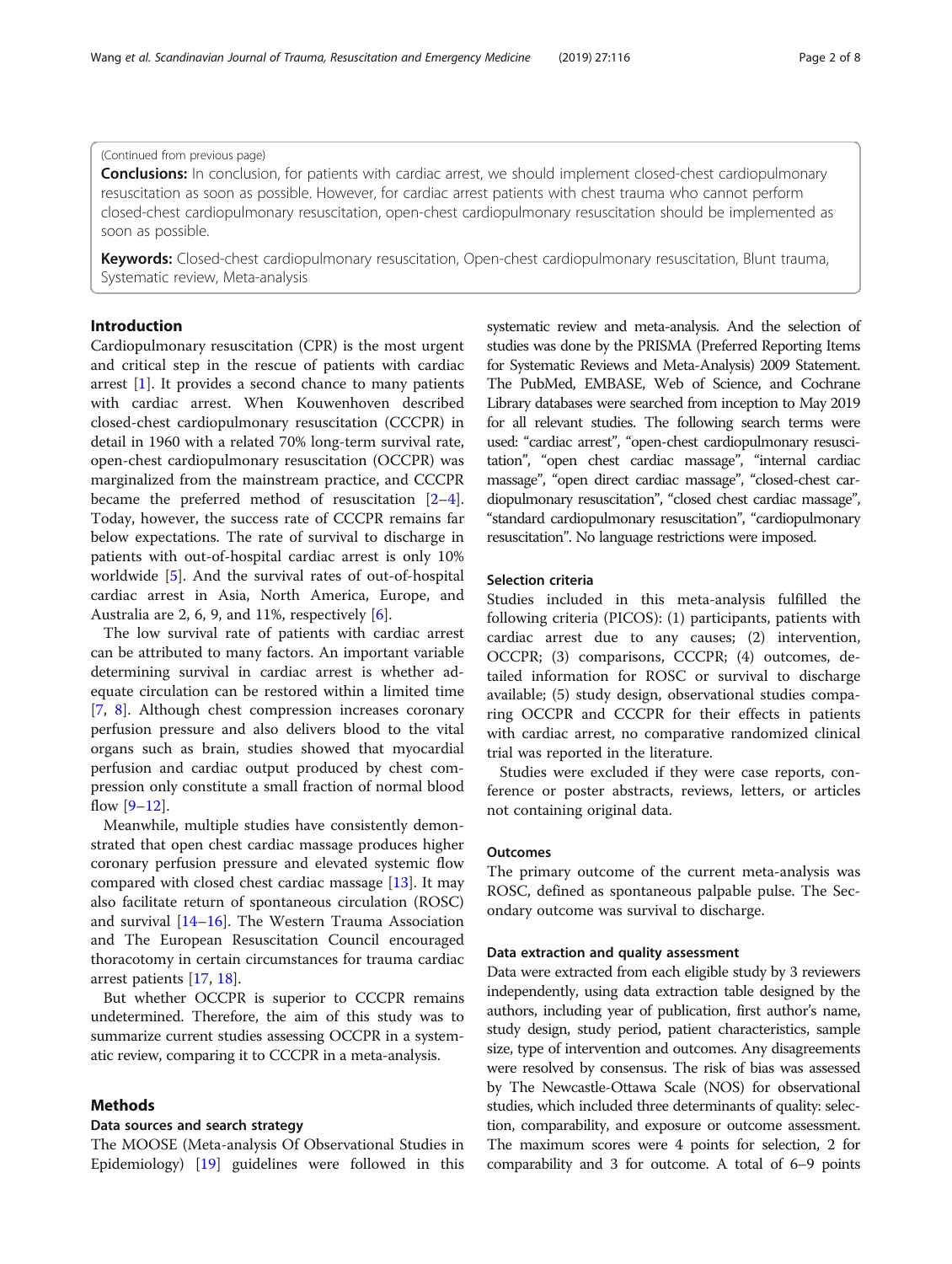indicated high quality. The highest score was 9 points, reflecting the highest quality.

#### Quantitative analysis

The meta-analyses were performed with Stata 12.0. Odds ratio (OR) and 95% confidence interval (CI) were computed for binary variables. Heterogeneity was quantitatively evaluated by  $I^2$  statistic (no heterogeneity,  $I^2$  = 0–25%; moderate heterogeneity,  $I^2 = 25-50$ %; large heterogeneity,  $I^2 = 50-75\%$ ; extreme heterogeneity,  $I^2 = 75-$ 100%). The random effects model was used for  $I^2 > 50\%$ ; otherwise, the fixed effects model was employed. Potential publication bias was examined by the funnel plot, whose asymmetry was examined by Begg's tests.  $P < 0.05$ indicated publication bias.

#### Study selection

A total of 546 relevant studies were retrieved by the initial literature search. The number of studies excluded by title and abstract screening was 508, and this was mainly

because they were unrelated studies. The remaining studies were further assessed by 3 authors independently according to inclusion and exclusion criteria. Finally, 7 studies were eligible for inclusion in this meta-analysis (Fig. 1) [\[20](#page-7-0)–[26\]](#page-7-0). No comparative randomized clinical trial was reported in the literature.

### Characteristics of the included study

The seven studies involved 5392 patients with only CCCPR and 3156 patients with OCCPR. The characteristics of all studies are shown in Table [1](#page-3-0). These studies were published from 1993 to 2017. All seven reports were observational studies. No comparative randomized clinical trial was reported in the literature. Notably, most patients underwent OCCPR after CCCPR failure.

#### Quality assessment

The quality features of the 7 studies are shown in Table [2.](#page-3-0) All 7 studies were of high quality.

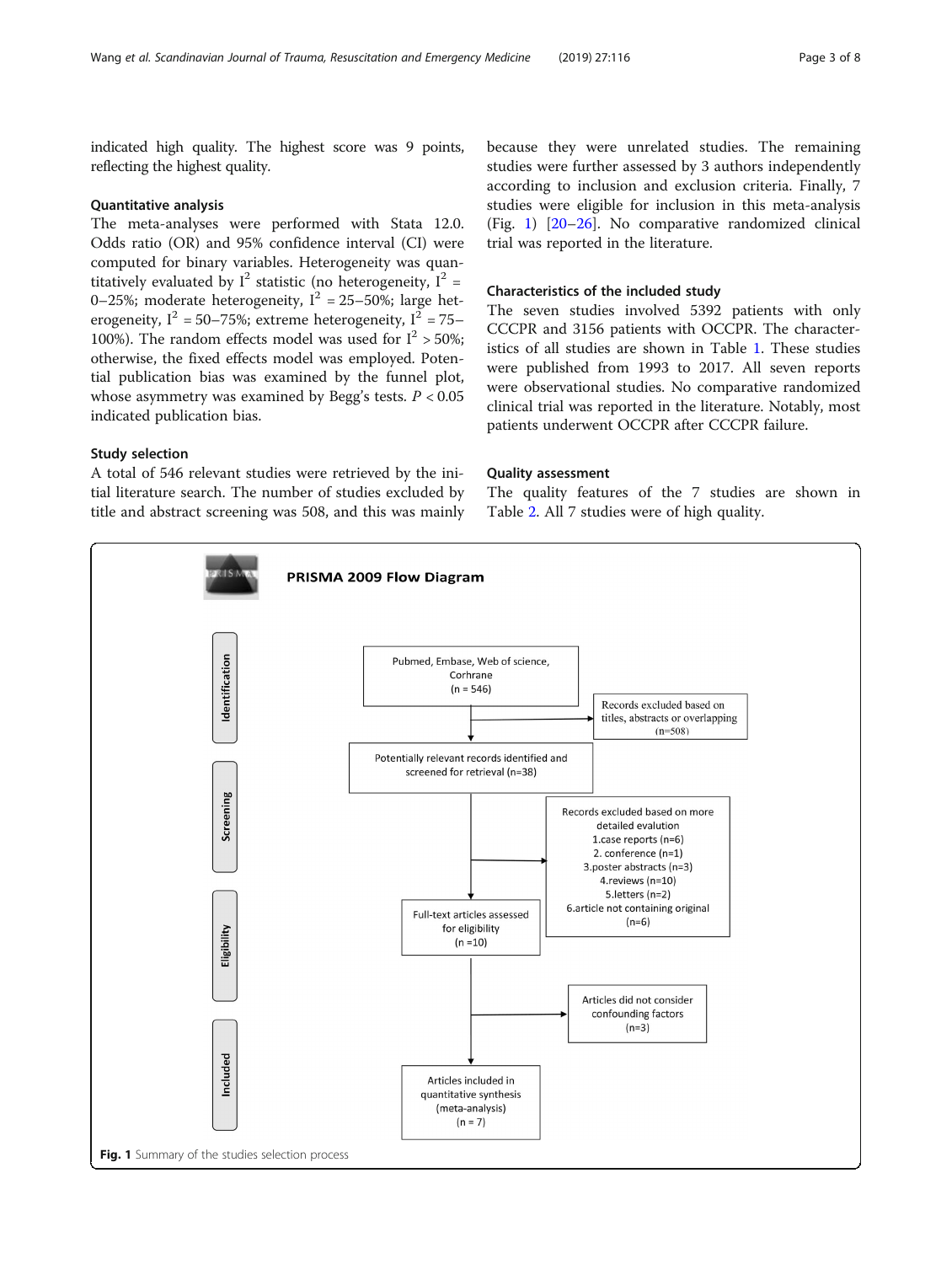| Study (year)               | Country/ Study period              | Study design                         | Age (y)                 | Cause of arrest (n) |                          | ROSC <sup>a</sup> |                          | Survival to<br>discharge |                          |
|----------------------------|------------------------------------|--------------------------------------|-------------------------|---------------------|--------------------------|-------------------|--------------------------|--------------------------|--------------------------|
|                            |                                    |                                      |                         | OCCPR <sup>b</sup>  | <b>CCCPR<sup>c</sup></b> | <b>OCCPR</b> b    | <b>CCCPR<sup>c</sup></b> | OCCPR <sup>b</sup>       | <b>CCCPR<sup>c</sup></b> |
| Masaya (1993)<br>$[20]$    | Not available (1986.1-<br>1992.11) | A Prospective<br>observational study | $\geq$ 18               | Non-<br>trauma:26   | Non-<br>trauma:69        | 15/26             | 21/69                    | 3/26                     | 1/69                     |
| Azad (1994)<br>$[21]$      | American (1987.7-<br>1991.7)       | A retrospective study                | < 18                    | trauma:15           | trauma:12                | 3/15              | 2/12                     |                          |                          |
| Anastasia (1998)<br>$[22]$ | Greece (1993.12-1996.3)            | A Prospective<br>observational study | $\geq$ 18               | trauma:16           | trauma:13                | 14/16             | 13/13                    |                          |                          |
| $[26]$                     | Yoshihiro (2011) Japan (2001–2011) | A Case series<br>observational study | $<$ 18 And<br>$\geq$ 18 | trauma: 407         | trauma:70                | 130/<br>407       | 31/70                    |                          |                          |
| Kodai (2016)<br>$[23]$     | Japan (2004.1-2012.12)             | A retrospective<br>cohort study      | $\geq$ 18               | trauma:484          | trauma:893               |                   |                          | 9/484                    | 84/893                   |
| Matthew (2016)<br>$[24]$   | American (2014.4-<br>2014.12)      | A Prospective<br>observational study | $\geq$ 18               | trauma:16           | trauma:17                | 4/16              | 7/17                     |                          |                          |
| Akira (2017)<br>$[25]$     | Japan (2004.1-2015.12)             | A retrospective<br>cohort study      | $\geq$ 18               | trauma:<br>2192     | trauma:<br>4318          |                   |                          | 40/2192                  | 156/4318                 |

<span id="page-3-0"></span>Table 1 Descriptions of included studies

<sup>a</sup> Return of spontaneous circulation;

b Open-chest cardiopulmonary resuscitation;

<sup>c</sup> Closed-chest cardiopulmonary resuscitation

#### Primary outcome

ROSC was reported in five studies  $(n = 661)$ . The random effects model was used because of  $I^2$  = 63.1%. There was no significant difference in ROSC between OCCPR and CCCPR in cardiac arrest patients (OR = 0.92, 95%CI 0.36–[2](#page-4-0).31,  $P > 0.05$ , Fig. 2).

And subgroup analysis of cardiac arrest patients with trauma showed that CCCPR was associated with higher ROSC compared with OCCPR. The subgroup analysis of odds ratio (OR) were 0.59 (95%CI 0.37–0.94, P < 0.05) and the  $I^2$  $I^2$  were 0% (Fig. 2).

#### Secondary outcomes

Three studies provided data regarding survival to discharge ( $n = 7982$ ). The data were also analyzed by the random effects model according to heterogeneity test results ( $I^2 = 84.8\%$ ). Overall, there was no significant difference in survival to discharge between OCCPR and CCCPR in cardiac arrest patients  $(OR = 0.54, 95\%CI$  $0.17-1.78$ ,  $P > 0.05$ , Fig. [3](#page-5-0)).

#### Publication Bias

The funnel plot showed that the publication bias of the meta-analysis (review) was acceptable (Fig. [4\)](#page-5-0). No obvious publication bias was revealed by Begg's asymmetry ( $P > 0.05$ ).

#### **Discussion**

Although the success rate of CCCPR is much lower than expected, and there is growing evidence that OCCPR is superior to CCCPR [[13\]](#page-7-0), no meta-analysis assessed superiority between OCCPR and CCCPR. This is the first meta-analysis which evaluates the effect of OCCPR and CCCPR.

As we all know, the primary goal of CPR is ROSC, and the ultimate goal is to improve survival until discharge. Therefore, we retrieved 7 studies to comparatively assess ROSC and survival to discharge in OCCPR and CCCPR. Overall, there were no significant differences in ROSC and survival to discharge between the OCCPR and CCCPR groups. Subgroup analysis of cardiac arrest patients with trauma showed that CCCPR was associated with higher ROSC compared with OCCPR. And subgroup analysis of cardiac arrest patients with nontrauma showed that OCCPR was associated with higher ROSC compared with CCCPR.

Astonishingly, our overall findings differ from a previous systematic review performed in 2008 claiming that OCCPR is superior to CCCPR [[13\]](#page-7-0). In addition, the

**Table 2** Quality assessment according to the Newcastle-Ottawa Scale

| Comparability 1 |  |  |  |  |  |                                                                                                                           |  |  |  |  |  |  |
|-----------------|--|--|--|--|--|---------------------------------------------------------------------------------------------------------------------------|--|--|--|--|--|--|
|                 |  |  |  |  |  |                                                                                                                           |  |  |  |  |  |  |
|                 |  |  |  |  |  |                                                                                                                           |  |  |  |  |  |  |
|                 |  |  |  |  |  | Masaya 1993 [20] Azad 1994 [21] Anastasia 1998 [22] Yoshihiro 2011 [26] Kodai 2016 [23] Matthew 2016 [24] Akira 2017 [25] |  |  |  |  |  |  |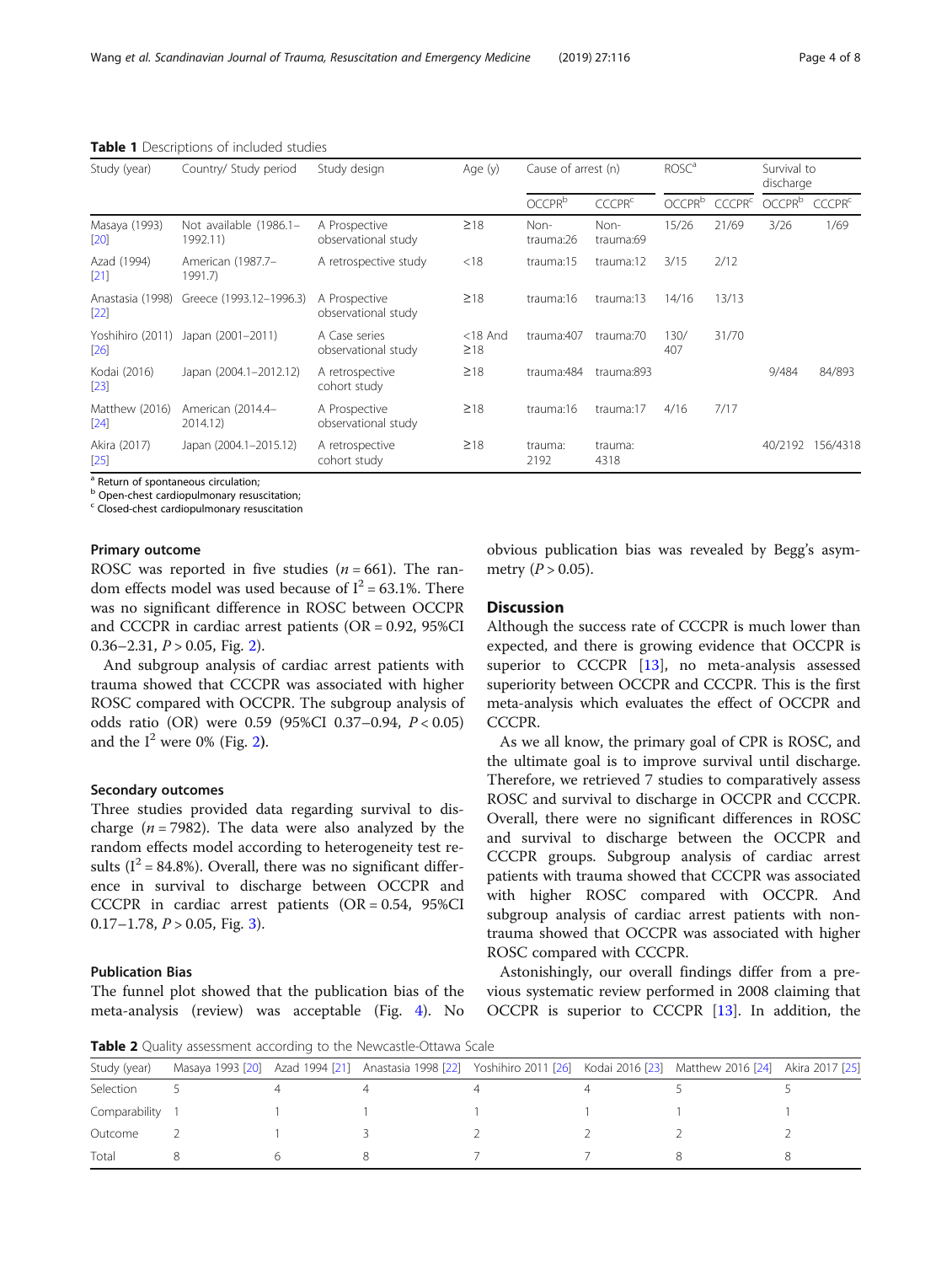<span id="page-4-0"></span>

latter study also showed that the superiority of OCCPR was consistently demonstrated by over 18 good quality animal studies [[13](#page-7-0)]. The discrepancy may be explained by the following reasons. Firstly, it is worth noting that in the current meta-analysis, OCCPR was mostly performed after failure of CCCPR. Meanwhile, time to perform CCCPR before OCCPR was from 2 min to more than 2 h. Current guidelines emphasize early identification, and early chest compression with minimal interruptions, and timely advanced cardiac life support [[27](#page-7-0)]. The above also applies to OCCPR. In addition, human studies showed that a short CCCPR time before OCCPR is significantly associated with higher ROSC rates [[28](#page-7-0)]. Studies have showed that success rates can increase to 80% in cardiac arrest patients who performed OCCPR immediately [[22](#page-7-0), [29](#page-7-0)]. In the present meta-analysis, OCCPR in the vast majority of patients was performed after failure of CCCPR, and CCCPR duration varied from 2 min to 2 h, which may greatly reduce the success rate of OCCPR. Secondly, patients in the previous systematic review of 2008 suffered from cardiac arrest following cardiac surgery [[13](#page-7-0)]. A human study conducted by Rhee et al. showed that the survival rate of trauma patients is highest with the injury site located in the heart [\[30\]](#page-7-0).

Subgroup analysis of cardiac arrest patients with trauma showed that CCCPR was associated with higher ROSC compared with OCCPR. Most of the trauma patients included in this study were blunt trauma patients. Another systematic review in 2013 indicated that survival rate in patients with blunt trauma treated by emergency department thoracotomy is very low; therefore, some authors suggested that OCCPR should be avoided in case of blunt trauma without vital signs on admission [[31\]](#page-7-0). Some studies also showed that the survival rate of patients with blunt trauma is only 1.4% [\[30](#page-7-0)]. The Western Trauma Association also points out that the survival rate for non-vital blunt trauma patients is less than 1% [[17\]](#page-7-0). Perhaps because the majority of trauma patients included in this meta-analysis were blunt trauma patients, which dominated the results. There are also not enough patients with penetrating trauma included, and more study is needed for further evaluation. However, for trauma patients who cannot perform CCCPR, such as chest trauma, rib fracture, flail chest and other chest injuries, OCCPR should be considered.

Subgroup analysis of cardiac arrest patients with nontrauma showed that OCCPR was associated with higher ROSC compared with CCCPR. Direct cardiac massage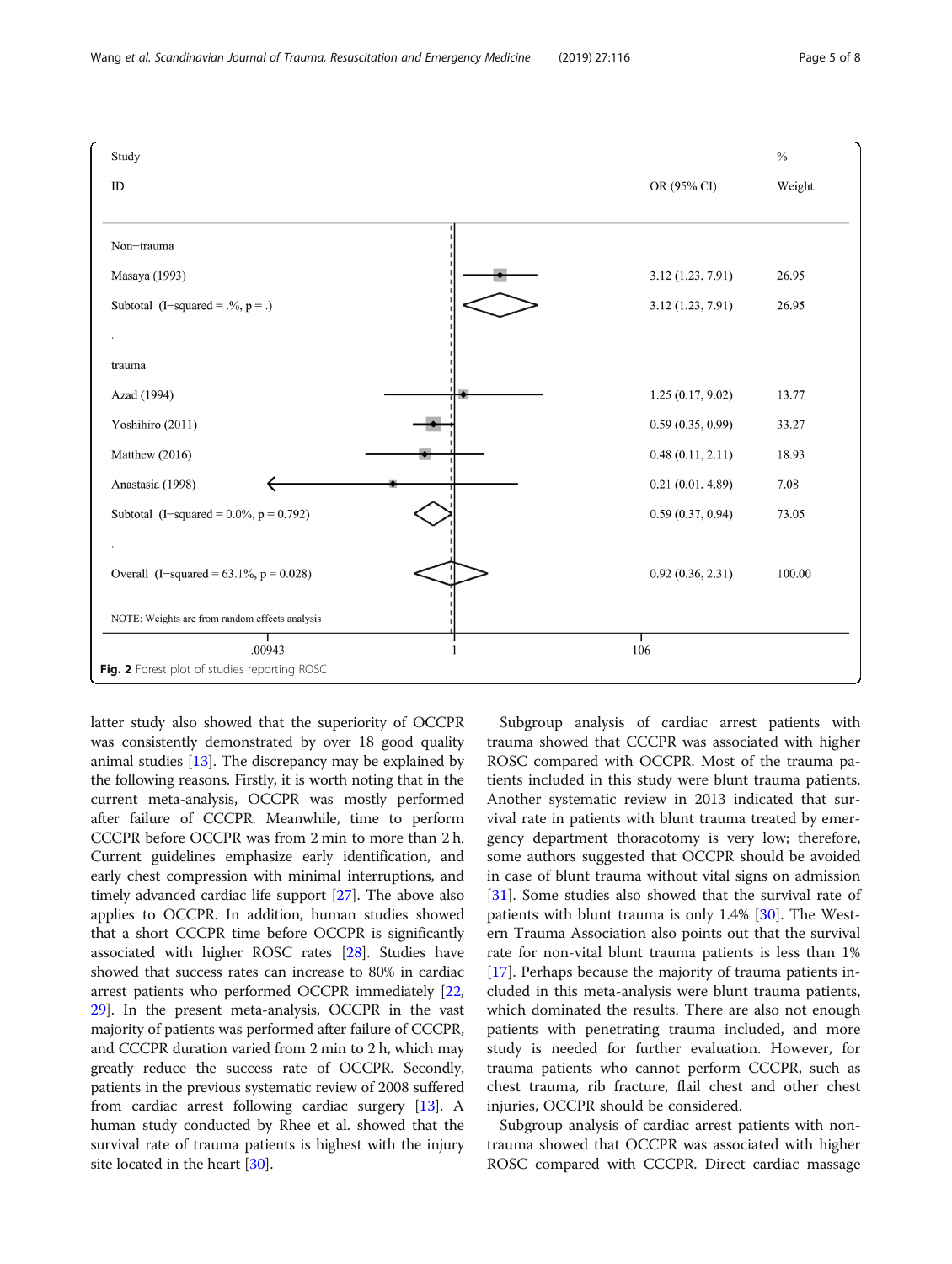<span id="page-5-0"></span>

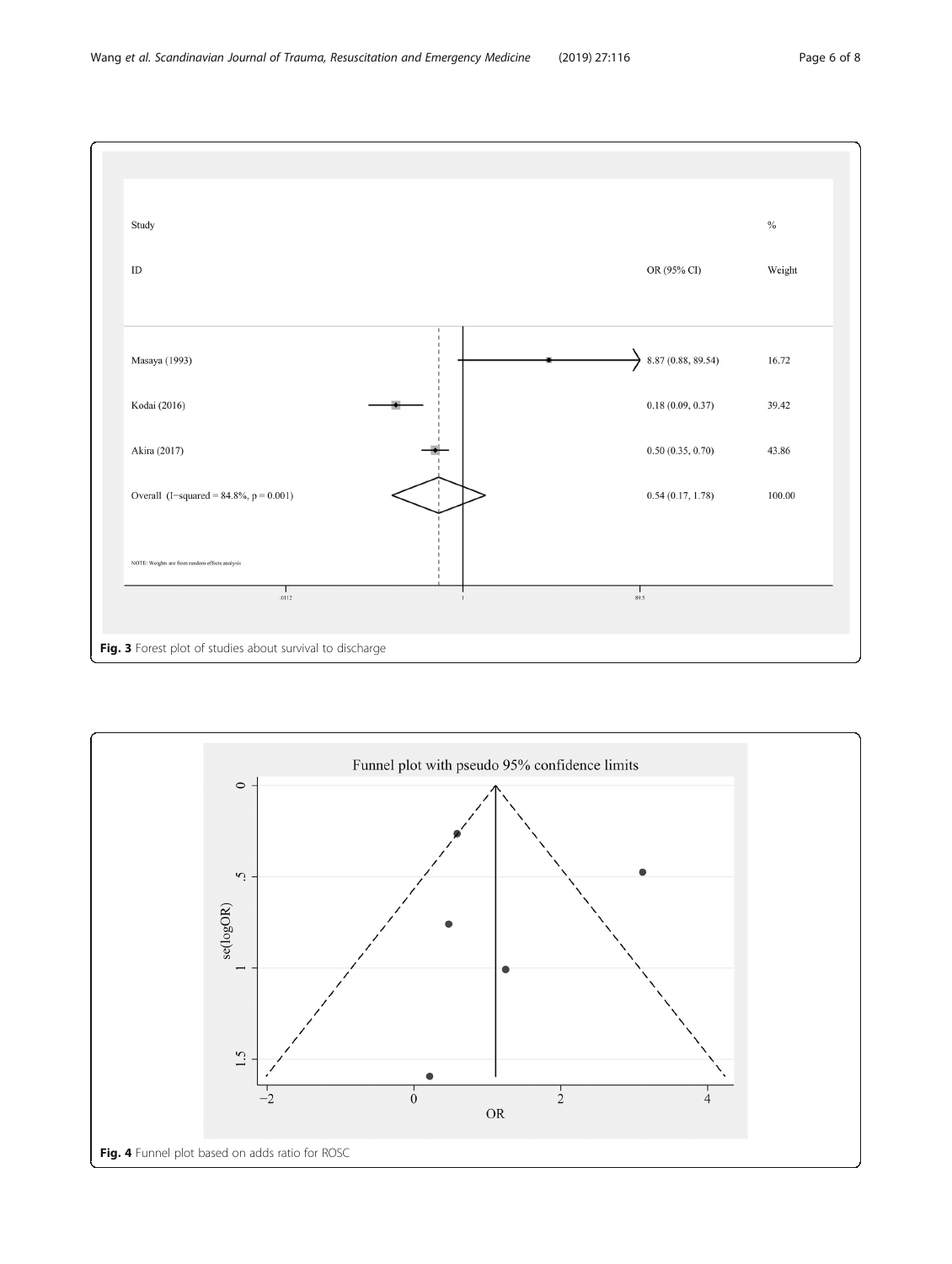<span id="page-6-0"></span>can produce higher coronary perfusion pressure and elevated systemic flow compared with indirect cardiac massage. Moreover, many reliable human studies have shown that OCCPR has a higher success rate than CCCPR. For example, in 1953, Stephenson et al. published cardiac arrest data from 1200 OCCPR patients with a recovery rate of 28% [[32\]](#page-7-0). Subsequently, Briggs et al. reported patients with cardiac arrest during a 30 year period. In this study 58% of patients who underwent OCCPR within 4 min recovered without impaired neurological function [\[33](#page-7-0)]. In 2011, Karhunen et al. reported 76 patients who had cardiac arrest, with 62 (82%) survivors recorded after immediate OCCPR [[29](#page-7-0)].

The above findings indicated that OCCPR may achieve effect in patients with cardiac arrest. But OCCPR is invasive, and OCCPR cannot be performed anytime and anywhere. It is also difficult to extensively train emergency doctors to perform emergency thoracotomy and internal defibrillation. And, there is also the issue of having the proper equipment readily available. In contrast, CCCPR can be performed anywhere, anytime. CCCPR is more convenient, easier and less costly than OCCPR. however, for cardiac arrest patients who cannot perform CCCPR, such as patients with rib fracture, flail chest and openheart surgery, they can decisively choose to implement OCCPR.

This was a complex meta-analysis, because OCCPR in the vast majority of patients was performed after failure of CCCPR. As a result, this meta-analysis was actually evaluated superiority between OCCPR and only CCCPR. Meanwhile, in order to distinguish the effects between OCCPR and CCCPR for patients with traumatic and non-traumatic cardiac arrest respectively, we divided patients with traumatic cardiac arrest and non-traumatic cardiac arrest into subgroups and compared the effects between OCCPR and CCCPR in terms of ROSC.

In conclusion, for patients with cardiac arrest, we should implement CCCPR as soon as possible. However, for cardiac arrest patients with chest trauma who cannot perform CCCPR, OCCPR should be implemented as soon as possible. In a word, we should individualize the choice of cardiopulmonary resuscitation methods.

#### Limitations of the review

In the present study, there were some limitations. First, the included studies were observational trials, so selection bias could be introduced. Secondly, no age restriction was adopted for participants. Animal experiments suggested that pediatric CCCPR is more effective than adult CCCPR due to differences in rib shape and elasticity of the chest wall cavity [\[34](#page-7-0)]. We attempted to conduct subgroup analysis to address this issue, but the number of studies evaluating each endpoint was limited. Thirdly, the implementation of CCCPR prior to OCCPR

may weaken the effectiveness of OCCPR. Fourthly, there were very limited published data about comparing OCCPR and CCCPR. These limitations might also contribute to the extreme heterogeneity of the retrieved studies.

#### Abbreviations

CCCPR: Closed-chest cardiopulmonary resuscitation; CI: Confidence interval; MOOSE: Meta-analysis Of Observational Studies in Epidemiology; NOS: Newcastle-Ottawa Scale; OCCPR: Open-chest cardiopulmonary resuscitation; OR: Odds ratio; PRISMA: Preferred Reporting Items for Systematic Reviews and Meta-Analysis; ROSC: Return of spontaneous circulation

#### Acknowledgements

None.

#### Authors' contributions

MW participated in literature search, study design, data collection, data analysis, data interpretation and writing. YLZ participated in study design, data analysis. XGL participated in study design, critical revision. PG and YS and DBG participated in literature search, study design, data collection and critical revision. All authors read and approved the final manuscript.

#### Funding

This study was supported by three funds from Natural Science Foundation of China (NSFC) (no.81673801 and no. 81173397 and no. 81473512).

#### Availability of data and materials

All data generated or analyzed during this study are included in this published article.

#### Ethics approval and consent to participate

Not applicable.

#### Consent for publication

Not applicable.

#### Competing interests

The authors declare that they have no competing interests.

#### Author details

<sup>1</sup> Emergency Department, Affiliated Zhongshan Hospital of Dalian University Dalian city, Liaoning Province, China. <sup>2</sup>Emergency Department, First Affiliated Hospital of Dalian Medical University, Dalian 116011, China.

#### Received: 15 July 2019 Accepted: 26 November 2019 Published online: 27 December 2019

#### References

- 1. Blewer AL, Leary M, Esposito EC, Gonzalez M, Riegel B, Bobrow BJ, et al. Continuous chest compression cardiopulmonary resuscitation training promotes rescuer self-confidence and increased secondary training: a hospitalbased randomized controlled trial\*. Crit Care Med. 2012;40(3):787–92.
- 2. Lee WE, Downs TM. Resuscitation by direct massage of the heart in cardiac arrest. Ann Surg. 1924;80(4):555–61.
- 3. Gazmuri RJ, Becker J. Cardiac resuscitation. The search for hemodynamically more effective methods. Chest. 1997;111(3):712–23.
- 4. Thangam S, Weil MH, Rackow EC. Cardiopulmonary resuscitation: a historical review. Acute Care. 1986;12(2):63–94.
- 5. Daya MR, Schmicker RH, Zive DM, Rea TD, Nichol G, Buick JE, et al. Out-ofhospital cardiac arrest survival improving over time: results from the resuscitation outcomes consortium (ROC). Resuscitation. 2015;91:108–15.
- 6. Berdowski J, Berg RA, Tijssen JG, Koster RW. Global incidences of out-ofhospital cardiac arrest and survival rates: systematic review of 67 prospective studies. Resuscitation. 2010;81(11):1479–87.
- 7. Friess SH, Sutton RM, French B, Bhalala U, Maltese MR, Naim MY, et al. Hemodynamic directed CPR improves cerebral perfusion pressure and brain tissue oxygenation. Resuscitation. 2014;85(9):1298–303.